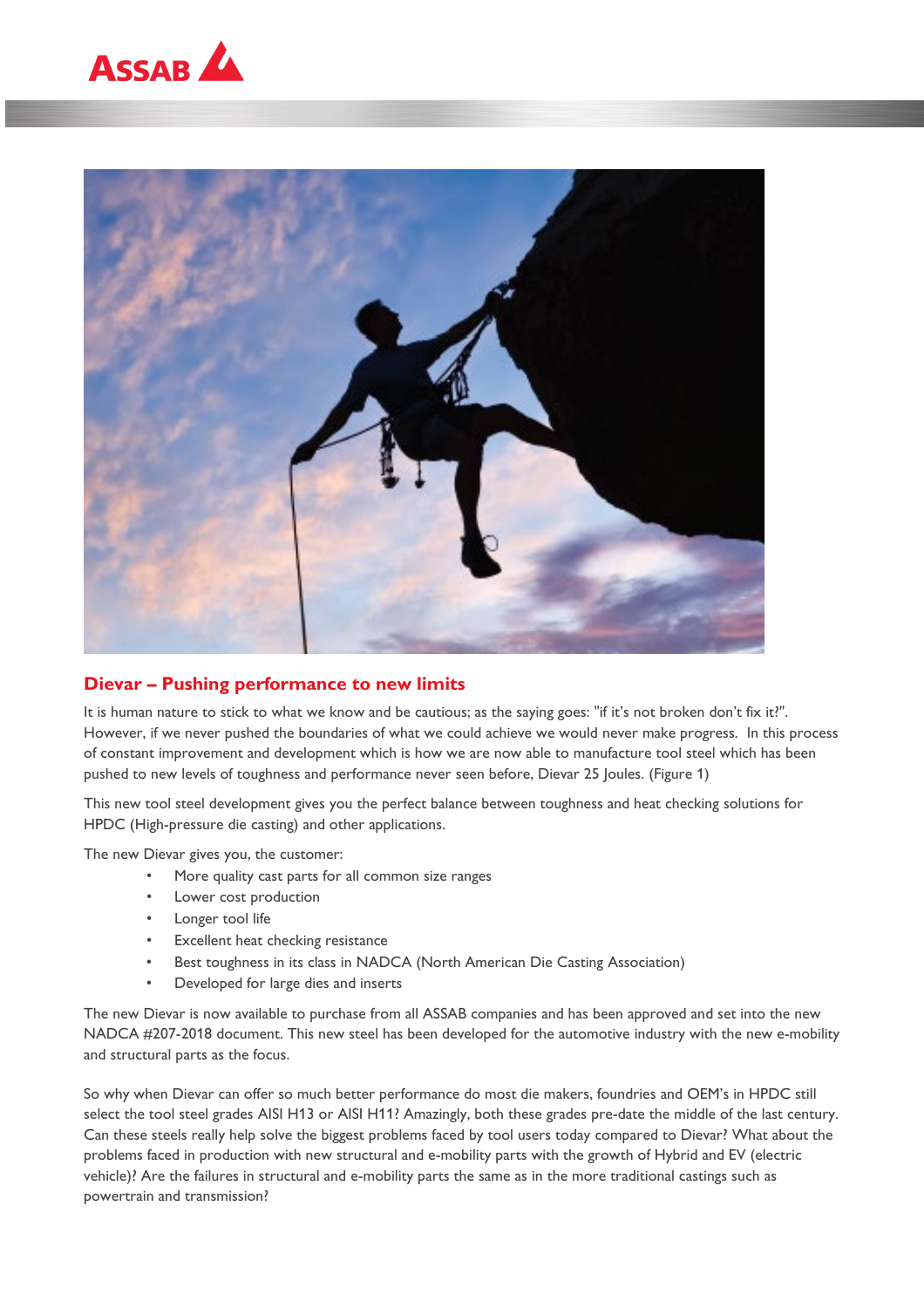





### **Structural parts pushing new limits**

To answer the questions we need to ask, what are the main die failures in automotive die inserts? There are 4 main failures (Figure 2) in HPDC dies that you will see in every casting plant in the world. Erosion, soldering, heat checking and gross cracking. From our experience, we can say with confidence that the most common die failure is heat checking. This failure mechanism varies from foundry to foundry but an average of 80% is a near accurate figure with the other failures making up the rest.



Figure 2 shows the breakdown of typical die failure (percentage) in HPDC

What about the new growth areas in HPDC of structural and e-mobility cast parts, do they have the same main failure? Yes, they do and interestingly heat checking seems to come quicker and harder on structural cast parts than with more traditional cast parts. Often a die made in H13 within powertrain has to last around 80-150K shots (depending on the design and press used) but in structural parts, this can be under 75K shots. For example, some types of shock tower dies have been known to produce under 30K shots due to their operation, design and complex geometry. Some have even been known to prematurely crack if the die has poor process control combined with insufficient material properties. However, this poor performance is not just limited to shock tower dies as all structural parts are often complex in design and push the older die materials to the limit of what they can do.

Why is this? If we look at this longitudinal bridge part and die (Figure3), we can see that it has a very large surface area with many thin and thick sections. As these castings will make up the structural elements of the vehicle, it is important that the injection process is optimal to avoid porosity and other internal defects. Hence, gate speeds are often very high to fill the die as fast as possible and a typical structural part die has many more gates than the traditional powertrain die, 14 gates in this example! This means extra heat is generated in the gates and when you combine that with the general heating and cooling of the casting cycle, along with spraying of the die, you then get high levels of thermal fatigue or heat checking.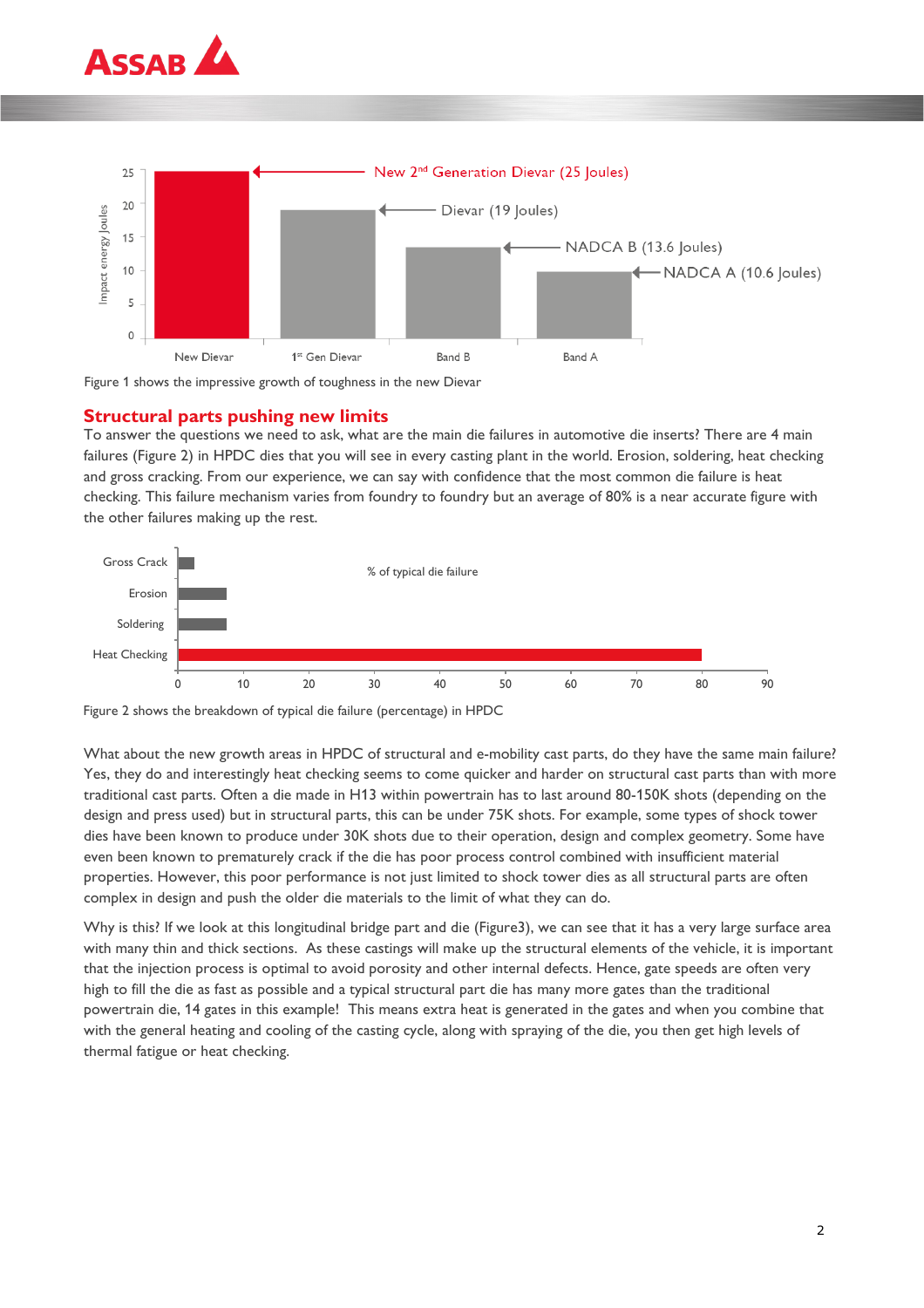



Figure 3 we can see why the challenge, structural parts, big surface areas, thin sections, complex geometry

Many of these new structural parts are safety-critical and if the vehicle is to perform as designed in a crash situation, the panel must be clean of potential crack initiation marks. Heat checking damage would class as a potential crack initiation area and hence becomes a big problem on these structural parts. A trend is also for bigger and bigger parts and presses, this means that the inserts for the tool are also getting bigger. In some cases, split lines and inserts are not allowed in the design which presents a problem as the bigger the insert the higher the risk of gross cracking! Now the die steel you select not only needs to have the ability to solve the main production problem of heat checking but also needs to be very tough and ductile in operation.

# **Heat Checking and the current tool steels**

In applications such as HPDC, there will be a large temperature difference on the tool's work surface as the casting goes through its cycle. The difference in maximum and minimum temperature will create stresses in the material and eventually fatigue cracks will develop.

A bigger temperature difference, coupled with full production, will increase the thermal fatigue resulting in a shorter die life. The heat checking pattern that forms on the die's surface will also make marks on the castings that will lower the aesthetic and tolerance of the product.

Cracks will appear very rapidly if the cooling channels in the die are inefficient and cooling is applied directly on the die's work surface. This will result in a big temperature difference and stresses will result in cracks instantly occurring.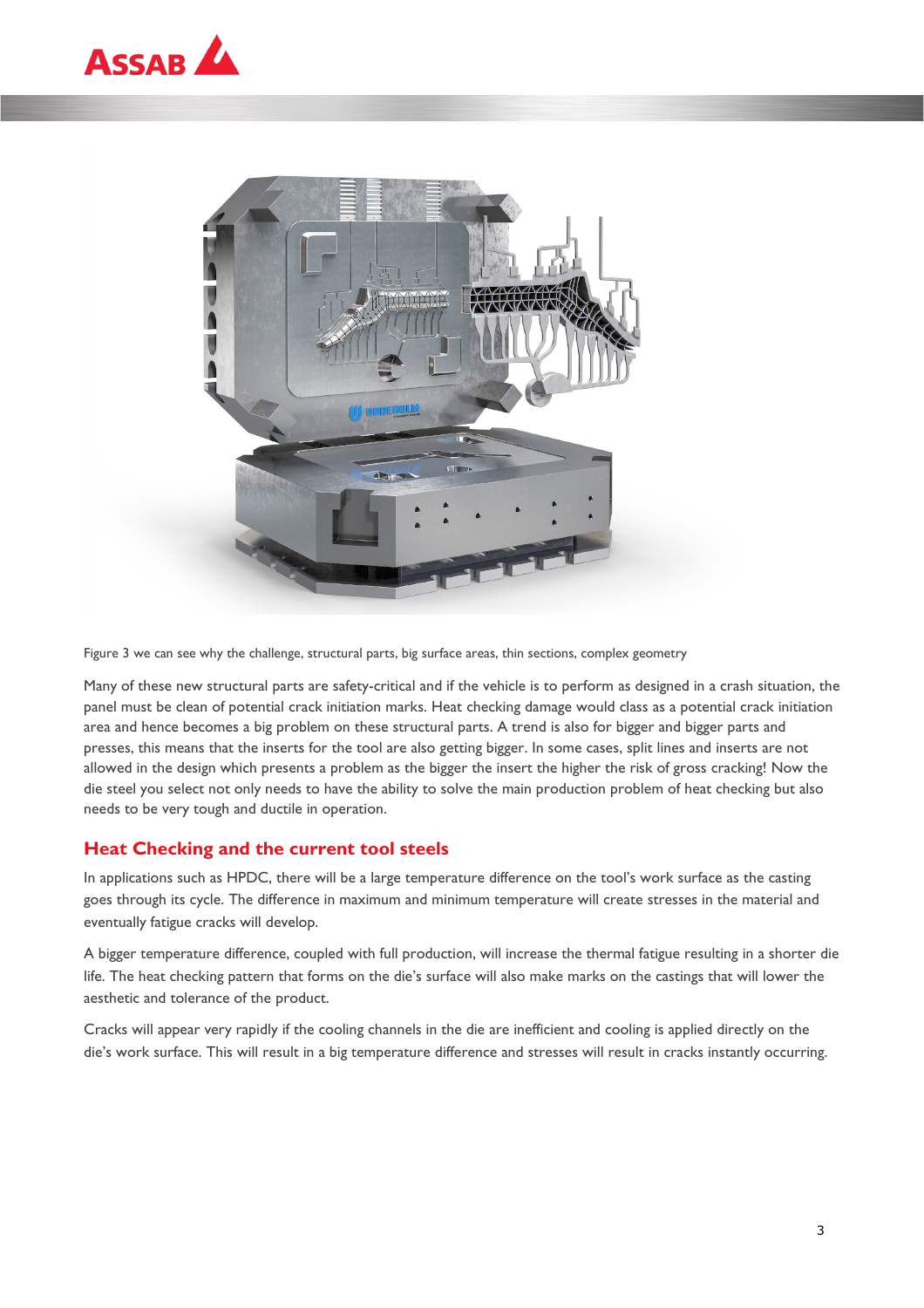



Figure 4 shows heat checking on the left under magnification and on the right as seen in a real production die

Above (Figure 4) we see the typical heat checking damage on a die surface under a microscope (100x) and from normal appearance to the eye on the right. To minimise the risk of this failure mechanism (heat checking) some superior material properties are an advantage. For example, better heat conductivity will result in less temperature difference and therefore less stress builds up in the material. Additionally, a good temper-back resistance is desirable, to prevent the surface of the material from losing hardness due to heat exposure. High ductility is also important in order to lower the risk of crack initiation. The material also needs a good toughness, both in room temperature and higher temperature, in order to reduce the rate of crack growth.

H13 has a higher alloy content then H11 and therefore H13 will have a slightly better temper-resistance and hot strength due to the precipitation of fine alloy carbides. This can be seen in some production results where heat checking resistance is slightly better over H11 but is not a significant advantage. H11 has a lower content of Vanadium, which lowers the risk of primary carbide formations thus promoting higher toughness and ductility. Therefore, it is a reverse of the result for H13 with H11 slightly better with toughness over H13. But again not a significant difference in both grades, not when compared to a tool steel grade like Dievar.

### **Dievar, a solution optimised for heat checking**

Is Dievar the solution to heat checking? Customer feedback and case studies have reported that Dievar provides excellent results compared to H13 & H11 tool steels when heat checking is the main failure. Laboratory tests (Figure 5) have also shown that Dievar has better heat-checking depth resistance than premium H13 grades as we see in the below chart where we see the depth of crack is much greater in the H13 material than Dievar at the same hardness levels.



. . . . . . **. . .** 

Figure 5 clearly illustrates that Dievar has far superior resistance to heat checking cracks over premium H13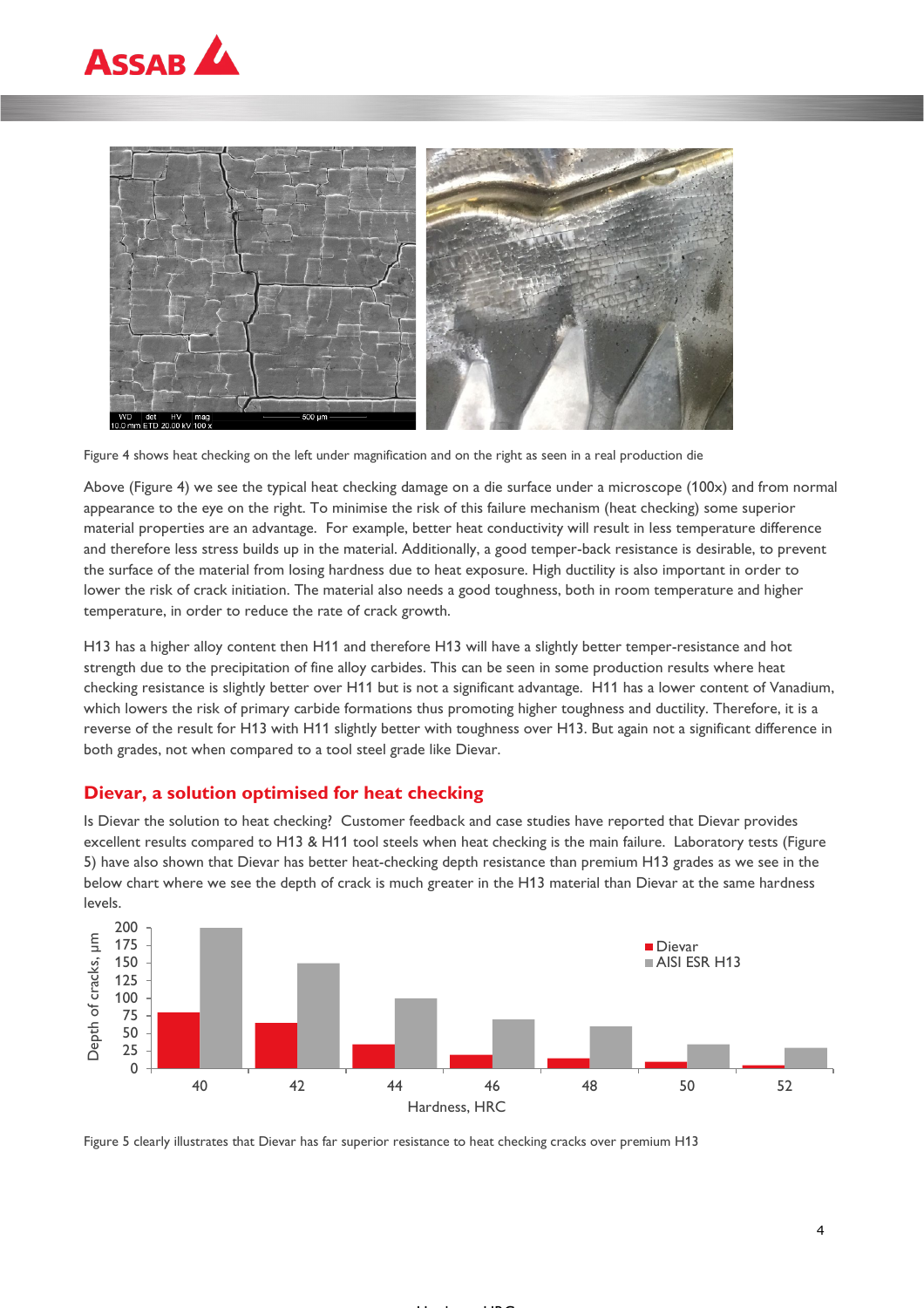

Important material properties for heat-checking resistance are hot-yield strength, temper resistance, creep strength, ductility and toughness**.** Dievar outperforms premium H13 grades in all these properties.Ductility and toughness are especially of interest because the biggest difference lies in these areas. High toughness is needed to protect the die from a catastrophic failure and now Dievar has the answer giving the die user peace of mind in production. High ductility is also important because it delays the initiation of cracks and recent testing of Dievar at 44-46HRC in unnotched testing showed over 400 Joules impact value. High ductility and toughness also facilitate the possible use of a higher hardness level in the die as it is a known fact that higher hardness contributes to improved heat-checking resistance (Figure 5).

Customers recently asked ASSAB to test the new Dievar above 44/46HRC to see just how tough Dievar is compared to high-quality ESR H13. These customers recognised that if you can go up in hardness you will extend heat checking resistance, but the concern is a drop in toughness. Testing showed that Dievar even at 51HRC (Figure 6) had superior toughness to an ESR H13 grade in comparable sizes. If you are intending to raise your hardness in a die we strongly recommend that you ask your local ASSAB technician to view your die and processes first so the optimal performance level can be reached.



### **Toughness comparison – 51 HRC**

Figure 6 clearly shows Dievar is tougher at higher hardness to premium H13

The hot-yield strength, temper resistance (Figure 7), creep strength, thermal conductivity and the thermal expansion are properties, which depend upon the chemical composition of the material. Dievar shows superior results in all these areas, mainly linked to the higher amount of molybdenum in combination with the vanadium content.



Figure 7 shows just one of the multiple advantages of Dievar chemistry over H13 to fight heat checking, superior temper back resistance

Dievar's ductility and toughness reflect the quality of the steel and how the steel is produced. This, in turn, means that the whole production path is of great importance for the quality, from the melting shop to the electro slag refining, and further on to the forging/rolling and heat-treatment. Especially important is the ESR (Electro slag refining) process, which results in increased cleanliness, homogeneity and equal properties in all directions of the block. The ESR process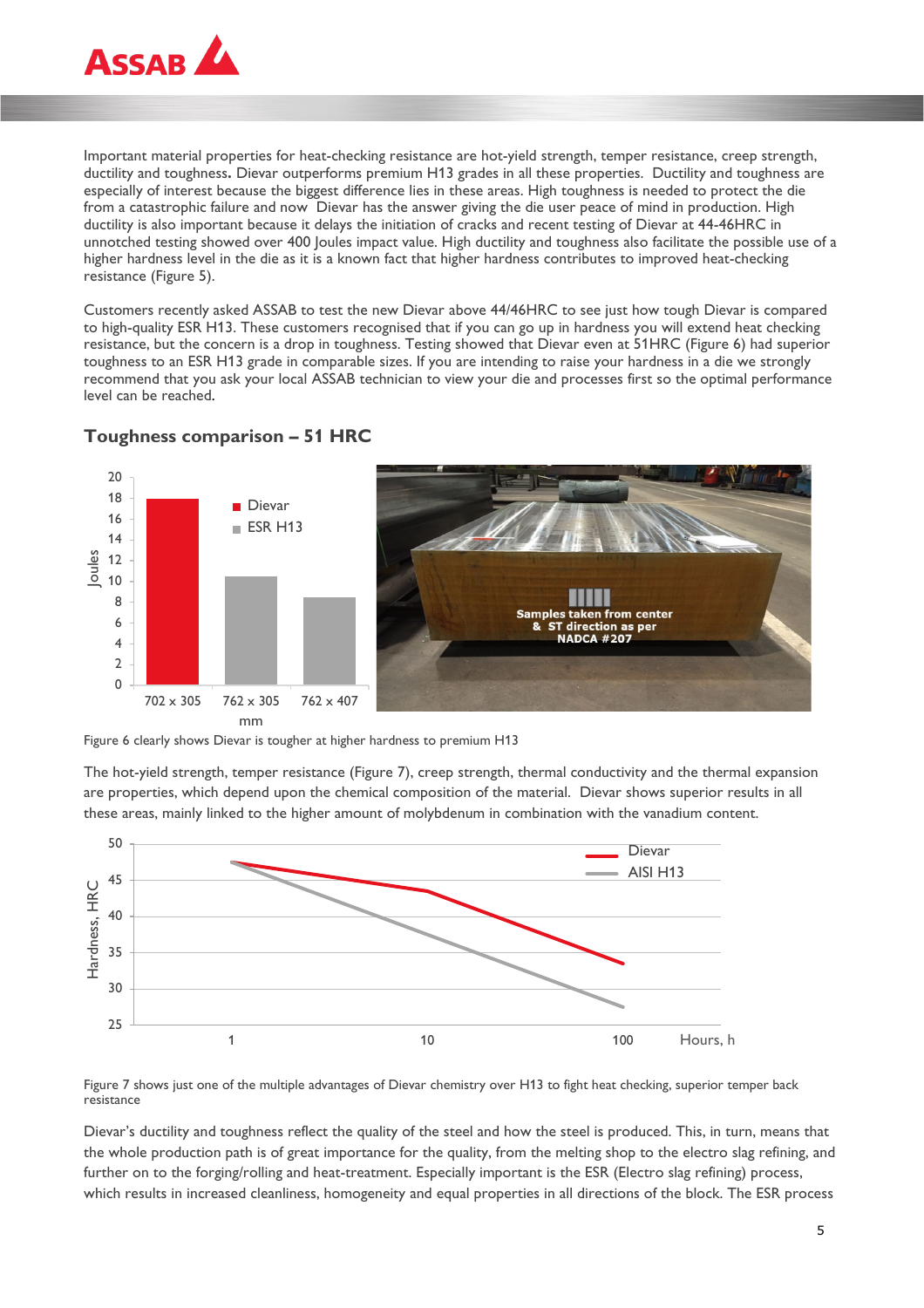

is when you take the conventional cast ingot and remelt this through a slag bath, which then forms a new purified ingot with these superior properties.

ESR furnaces at ASSAB are equipped with protective gas atmosphere and pressurized gas atmosphere that improves the cleanliness of the process and increases the steel properties again. After remelting the new ingot is heavily forged, this efficiently breaks down the solidified structure into a finer-grained and more ductile structure. Specialised heattreatment processes give further improvements to quality.

The cleanliness of the steel highly influences the ductility. Non-metallic inclusions, primary carbides and a network of coarse secondary carbides have a significantly negative impact on the ductility of the material. Poor toughness, on the other hand, is more decided by a microstructure containing coarse grain size, grain-boundary precipitations and the presence of bainite and pearlite. When Dievar was developed the aim was mainly improvement of the ductility, toughness, hardenability and heat-checking resistance of dies.

Today we see an increasing demand for Dievar and in sizes, which no one could have imagined when Dievar was originally developed with some dies as big as 18 tons in weight as the below picture (Figure 8) shows. On blocks this big, it has quality as high as 28 Joules and fine grain sizes of ASTM 7 and above.



Figure 8 shows just how big some special sizes of Dievar can be manufactured

However, using the best material available is not a guarantee against early heat-checking problems. The focus must also be taken to look at other critical parameters such as design, die making, heat-treatment, surface treatment and casting parameters etc. However, if you have heat-checking problems with your tooling when using H11 or H13 then using Dievar is a great start to a successful die life improvement, as the customer case study (Figure 9) shows.